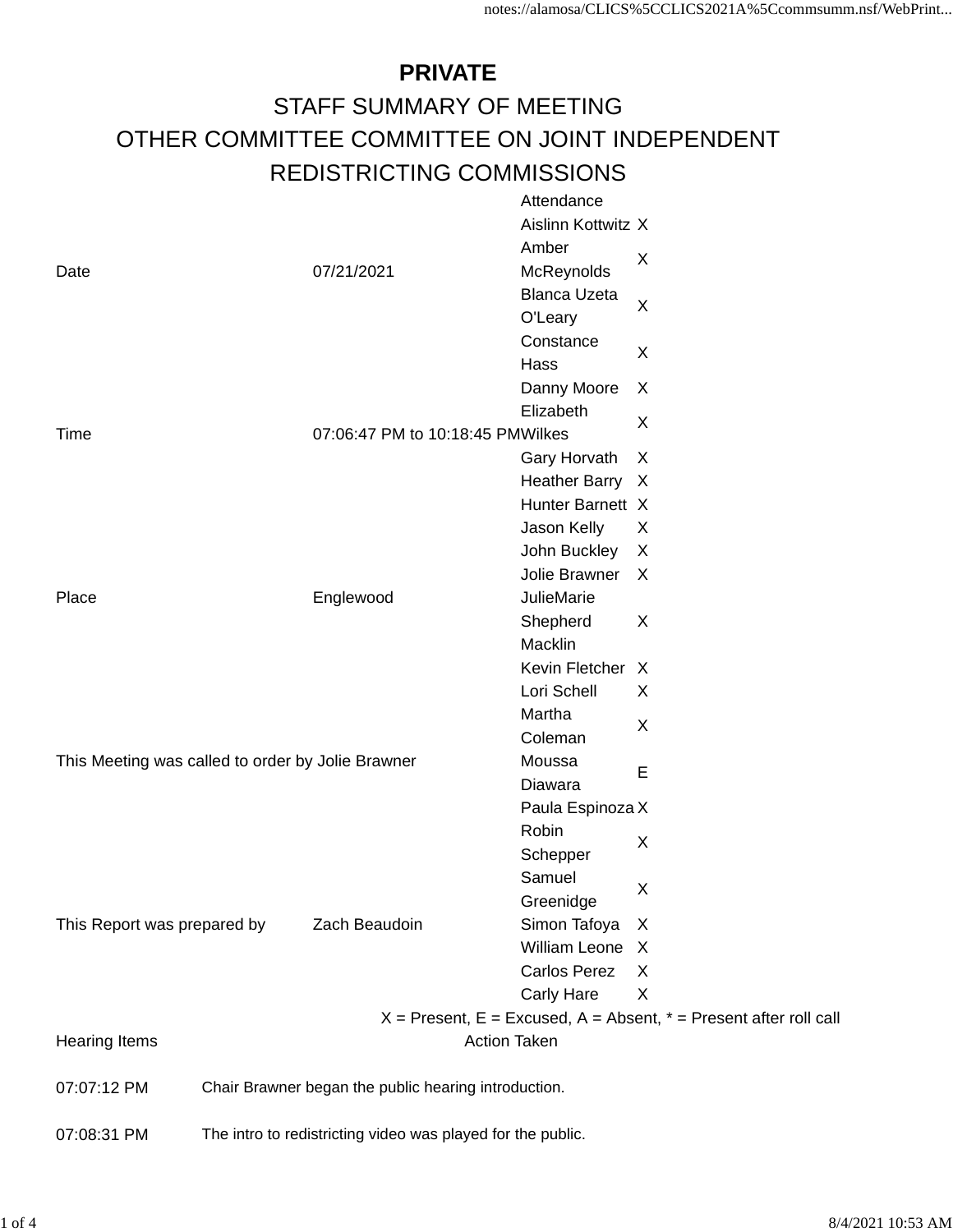- 07:23:27 PM Diane Wolta, representing self, testified. She said she is concerned with the Denver districts and Glendale creating a multidistrict that hurts representation. She wants Glendale in HD 8 rather than HD 5.
- 07:27:40 PM Kyle Schlachter, representing self, testified. Mr. Schlachter said that he believes the maps could do better at keeping whole communities together such as Englewood.
- 07:31:40 PM Mr. Roger Rowland, representing self, testified. Mr. Rowland testified that he is concerned that Denver University and their dorms as well as specific communities are divided into multiple districts breaking up representation.
- 07:35:27 PM Mr. Robert Johnson, representing self, testified. Mr. Johnson testified that he believes that incarcerated should be represented in the communities they came from so their needs are represented.
- 07:40:16 PM Commissioners asked Mr. Johnson follow up questions.
- 07:53:51 PM Commissioners continued to ask Mr. Johnson questions.
- 07:56:08 PM Sally Daigle, representing self, testified. Ms. Daigle testified that Sheridan and Englewood have a significant number of low-income students and the two cities are sister cities. She said that they often share students and it would be an injustice to the students if they are split.
- 08:03:02 PM Commissioners asked Ms. Daigle questions about her testimony.
- 08:12:11 PM Mrs. Caroline Cornell, representing self, testified. Mrs. Cornell testified that many people in Douglas County and Arapahoe County can constitute a community of interest because despite not being in the same city they have a lot of common and don't go by the municipal boundaries.
- 08:19:16 PM Commissioners asked Mrs. Cornell questions about her testimony.
- 08:22:55 PM Mr. Gabe Martinez, representing self, testified. Mr. Martinez testified that he believes Bow Mar and Littleton should be included in CD 6 rather than in CD 7. He also believes that communities should be kept whole when possible.
- 08:29:06 PM Ms. Gabrielle Mueller, representing self, testified. Ms. Mueller testified that her main concern is that communities remain whole.
- 08:33:25 PM Christie Donner, representing Colorado Criminal Justice Reform Coalition , testified. Ms. Donner testified about the prisoner reallocation consideration before the commission.
- 08:36:40 PM Commissioners asked Ms. Donner questions about her testimony.
- 08:49:38 PM Commissioners continued to ask Ms. Donner questions about her testimony.
- 08:58:06 PM Commissioners continued to ask Ms. Donner questions about the logistics of prison reallocation.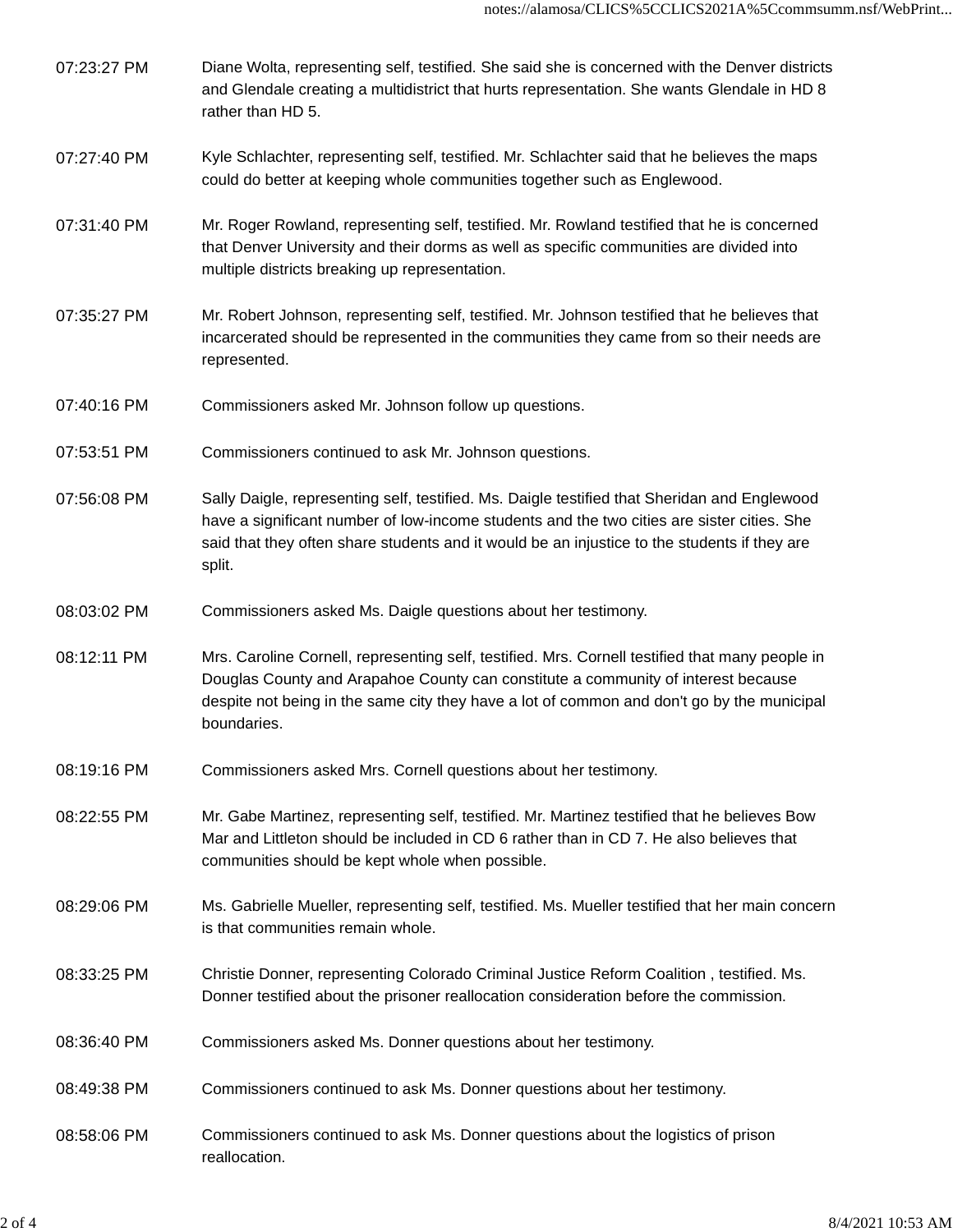| 09:11:11 PM | Ms. Suzanne Taheri, representing Arapahoe County GOP Chair, testified. Ms. Taheri testified<br>that Littleton, Englewood, and Sheridan are very connected and share local services. She<br>believes that they should remain districted together.                                                                                |
|-------------|---------------------------------------------------------------------------------------------------------------------------------------------------------------------------------------------------------------------------------------------------------------------------------------------------------------------------------|
| 09:16:32 PM | Carol Peeples, representing Remerg, testified. Ms. Peeples testified about prison<br>reallocation.                                                                                                                                                                                                                              |
| 09:17:31 PM | Mr. Robert Schultz, representing self, testified. Mr. Schultz testified on prison reallocation<br>and offered personal antidotes from his experience as a criminal defense attorney.                                                                                                                                            |
| 09:20:52 PM | Dr. Linda Olson, representing self, testified. Dr. Olson testified as a former City Councilor in<br>Englewood that her community is a tight knit community and she would like to keep<br>Englewood together as the "glue" to the other smaller areas such as Sheridan, Littleton, etc.                                          |
| 09:24:24 PM | Mr. John Zeck, representing self, testified. Mr. Zeck testified that Highlands Ranch and<br>Littleton have very little to do with each other. He would like to keep Littleton's district the<br>same.                                                                                                                           |
| 09:27:45 PM | Cindy Webb, representing self, testified. Ms. Webb testified that she would like the City of<br>Englewood remain whole within the district since they work as a cohesive group.                                                                                                                                                 |
| 09:31:53 PM | Mr. Steven Ward, representing self, testified. Mr. Ward asked to keep Englewood whole.                                                                                                                                                                                                                                          |
| 09:32:19 PM | Carol Baker, representing self, testified. Ms. Baker praised the commission and shared her<br>thoughts as a voting advocate.                                                                                                                                                                                                    |
| 09:36:36 PM | Ms. Leanne Wheeler, representing Colorado Criminal Justice Reform Coalition, testified. Ms.<br>Wheeler testified that many members in the armed services often don't change their address<br>on record despite being stationed other places. She also mentioned the number of homeless<br>veterans that are not counted.        |
| 09:43:10 PM | State Board of Education Director, CD6 Rebecca McClellan, representing self, testified. Ms.<br>McClellan testified on the legislative districts and said that their make up greatly influences<br>the school districts and impacts the students. She would like the Littleton, Englewood, and<br>Sheridan communities together. |
| 09:45:45 PM | Thomas Conroy, representing self, testified. Mr. Conroy testified that he lives in Englewood<br>and believes that the way the districts are currently very competitive and that he would like to<br>keep them the same.                                                                                                         |
| 09:48:39 PM | Maryes Conroy, representing self, testified. Ms. Conroy thanked the commission.                                                                                                                                                                                                                                                 |
| 09:49:41 PM | Andrew Spaulding, representing self, testified. Mr. Spaulding testified that he'd like to keep<br>Centennial and the surrounding community together in all maps.                                                                                                                                                                |
| 09:54:36 PM | Jerry Valdes, Mayor of Littleton, testified. Mayor Valdes testified that by splitting Littleton you<br>under represent one group while under representing another group.                                                                                                                                                        |